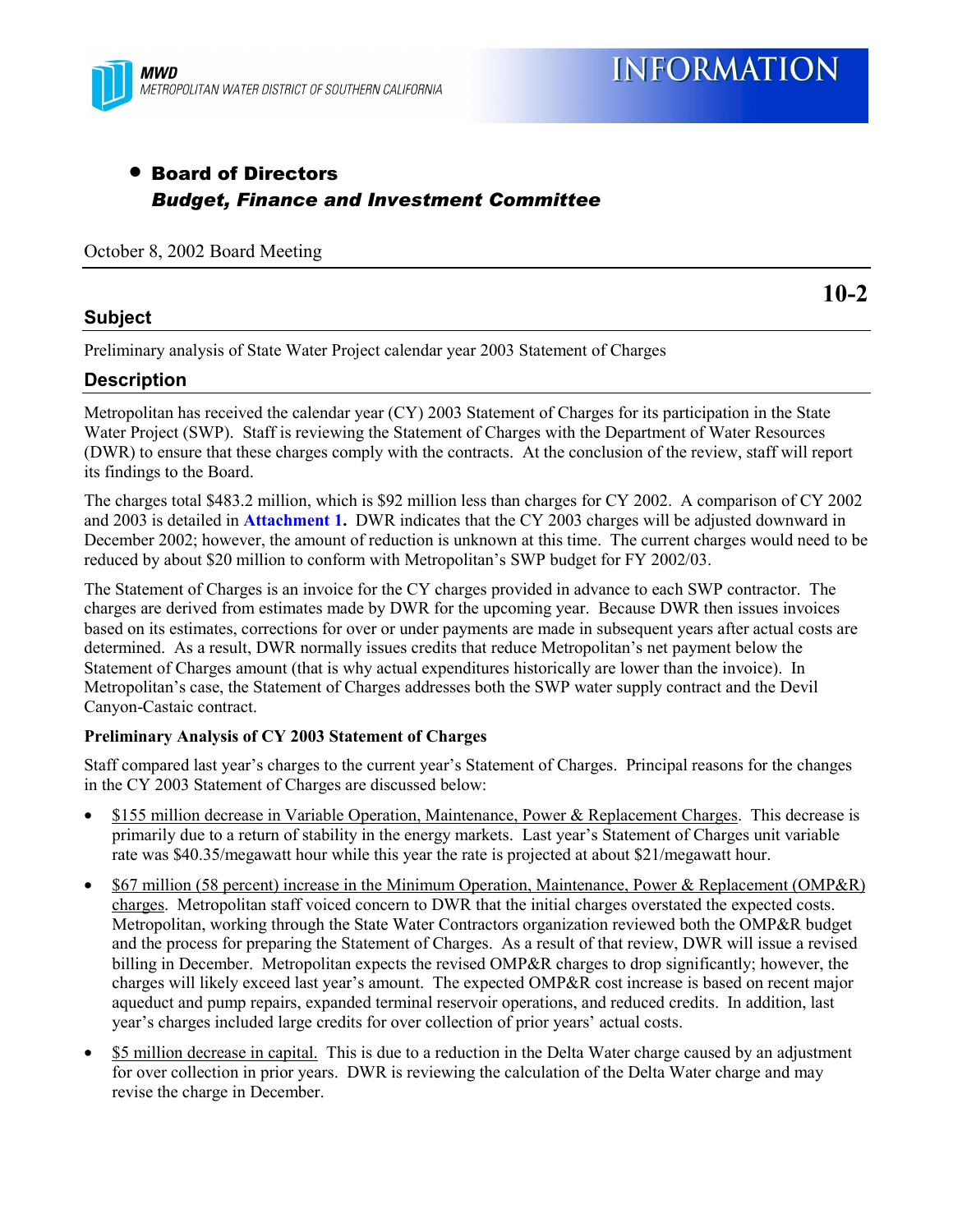### **Future Steps**

Staff will present the results of an independent audit of the CY 2003 Statement of Charges by Metropolitan's consultant Richardson and Company as soon as the work is finished. We expect to make a recommendation to the Board regarding payment authorization in January.

### **Policy**

An annual request is made to authorize the CEO to make payments for CY charges under the SWP contracts.

## **Fiscal Impact**

Staff anticipates that the current charges would need to be reduced by about \$20 million to conform with Metropolitan's SWP budget for FY 2002/03.

9/6/2002 *Stephen N. Arakawa Date*

*Manager, Water Resource Management*

tit 9/20/2002

*Ronald R. Gastelum Chief Executive Officer* *Date*

Attachment 1 - Comparison of Metropolitan's Statement of Charges for Current CY 2002 and **CY 2003**

BLA #1898